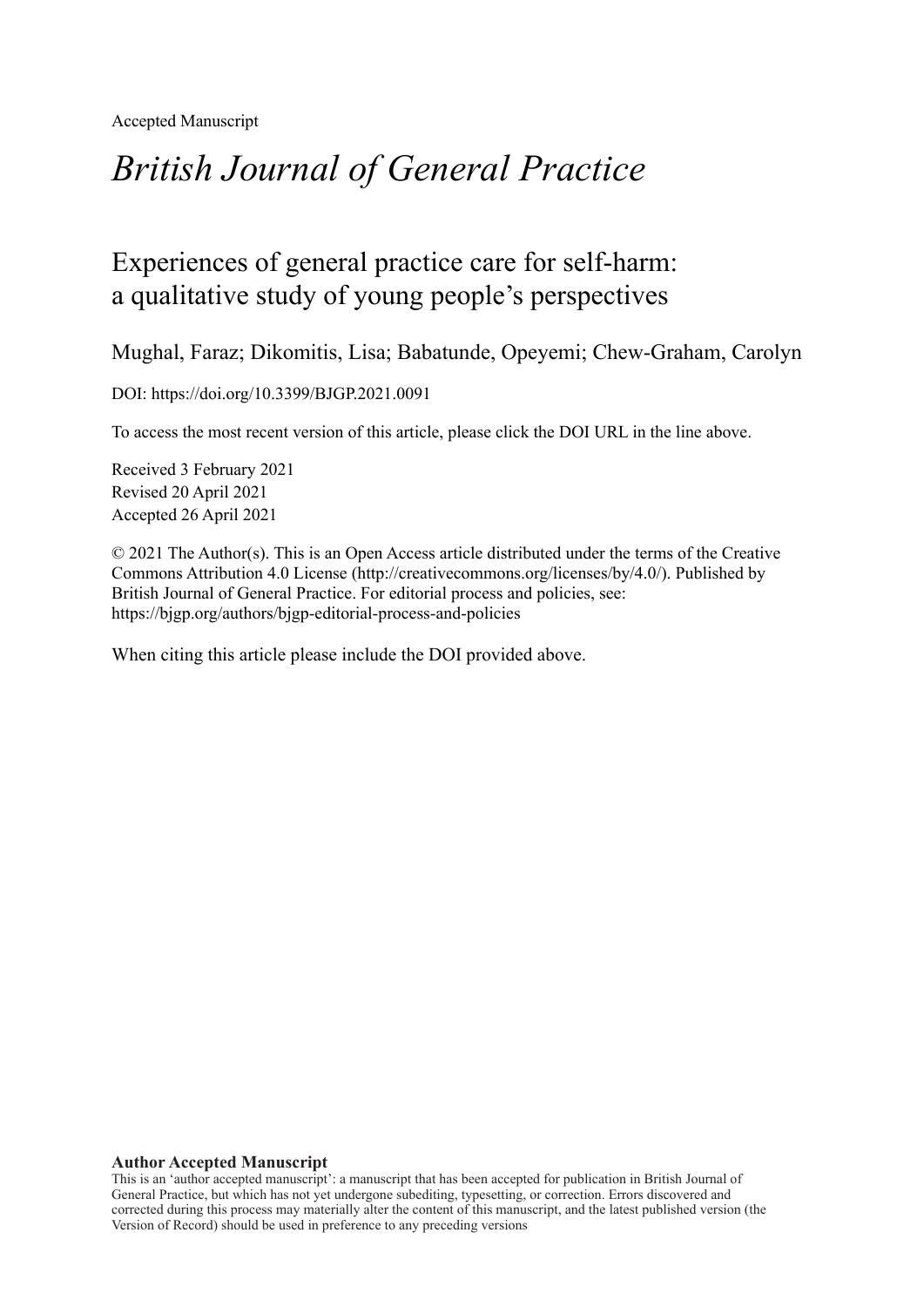# **Experiences of general practice care for self-harm: a qualitative study of young people's perspectives**

Manuscript type. Research paper

Authors. **Mughal F**, Dikomitis L, Babatunde OO, Chew-Graham CA

Corresponding author:

Dr Faraz Mughal, DCH, MRCGP, National Institute for Health Research doctoral fellow, School of Medicine, Keele University, UK. F.mughal@keele.ac.uk

Honorary clinical research fellow, Unit of Academic Primary Care, Warwick Medical School, University of Warwick, Coventry, UK

Affiliate, NIHR Greater Manchester Patient Safety Translational Research Centre, School of Medicine, Keele University, The University of Manchester, Manchester Academic Health Science Centre, Manchester, UK

Co-authors:

Professor Lisa Dikomitis, PhD, SFHEA, professor of anthropology and sociology of health, School of Medicine, Keele University, UK.

Dr Opeyemi O Babatunde, PhD, lecturer in evidence synthesis, School of Medicine, Keele University, UK.

Professor Carolyn A Chew-Graham, MD, FRCGP, professor of general practice research, School of Medicine, Keele University, UK

Honorary professor of primary care mental health, Midlands Partnership NHS Foundation Trust, Stafford, UK

**Tughal F,** Dikomitis L, Babatunde 00, Chew-Graham CA<br>
ding author:<br>
Mughal, DCH, MRCGP, National Institute for Health Research doctoral federicine, Keele University, UK. Emughal@keele.ac.uk<br>
clinical research fellow, Unit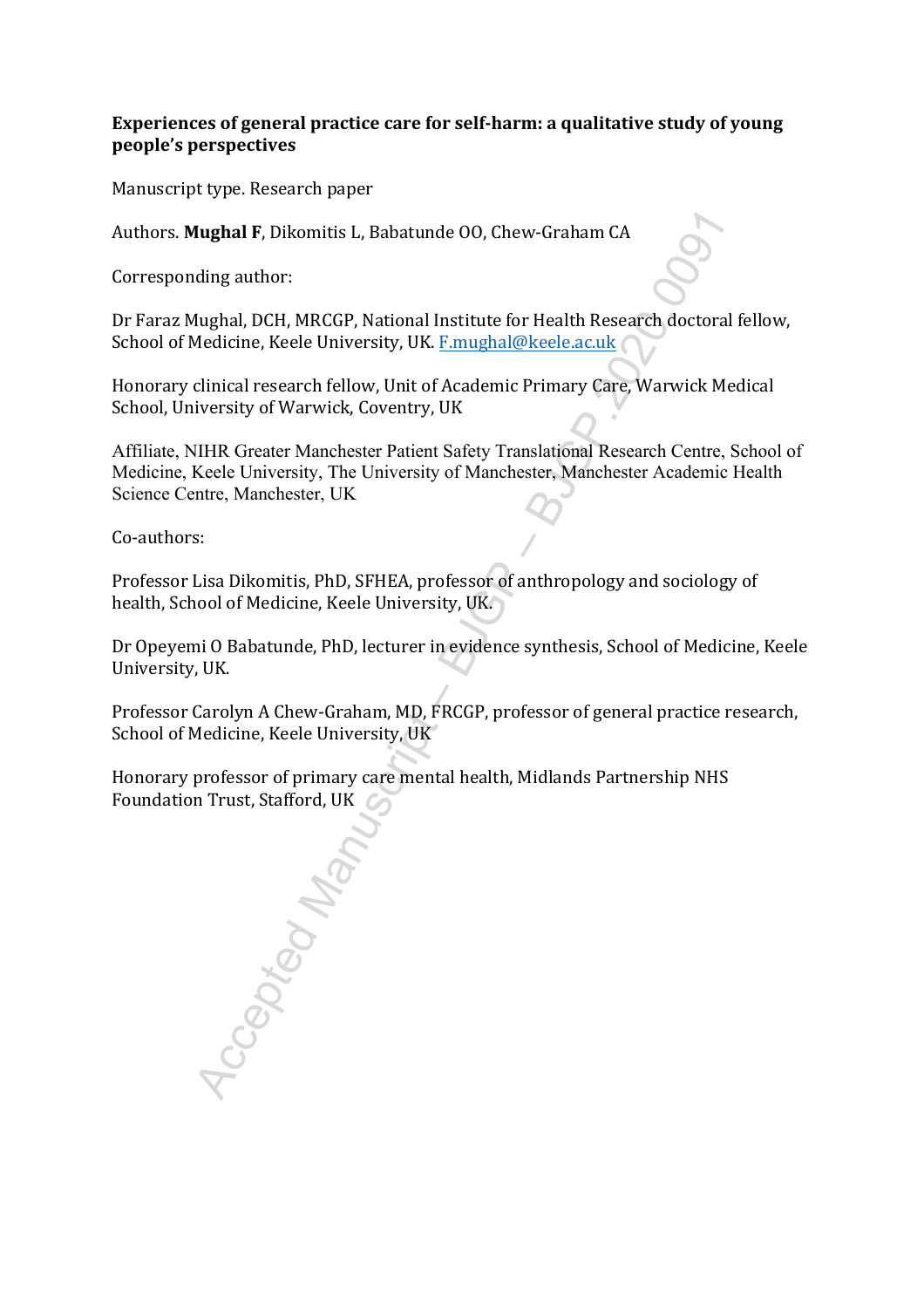# Abstract

# Background

Self-harm is a growing concern and rates of self-harm in young people presenting to general practice are rising. There is however little evidence on young people's experiences of GP care and on accessing general practice.

#### Aim

To explore the help-seeking behaviours, experiences of GP care, and access to general practice for young people who self-harm

#### Design and setting

Semi-structured interviews were conducted with young people aged 16-25 from England with previous self-harm behaviour.

#### Method

Interviews with 13 young people occurred between April and November 2019. Young people were recruited from the community, third-sector organisation, and Twitter. Data were analysed using reflexive thematic analysis with principles of constant comparison. A patient and public involvement advisory group informed recruitment strategies and supported interpretation of findings.

# Results

So a growing concurrent ateas of series and the solution of the proportional and the solution and the solution and the solution of the help-seeking behaviours, experiences of GP care, and access to get young people's so of Young people described avenues of help-seeking they employ and reflected on mixed experiences of seeing GPs which can influence future help-seeking. Preconceptions and a lack of knowledge on accessing general practice were found to be barriers to helpseeking. GPs who attempted to understand the young person and establishing relationship-based care can facilitate young people accessing general practice care for self-harm.

#### Conclusion

It is therefore important young people are aware how to access general practice care and that GPs listen, understand, and proactively follow-up young people who self-harm. Supporting young people with self-harm behaviour requires continuity of care.

# Keywords

Self-injurious behavior, youth, family medicine, qualitative research, primary health care, help-seeking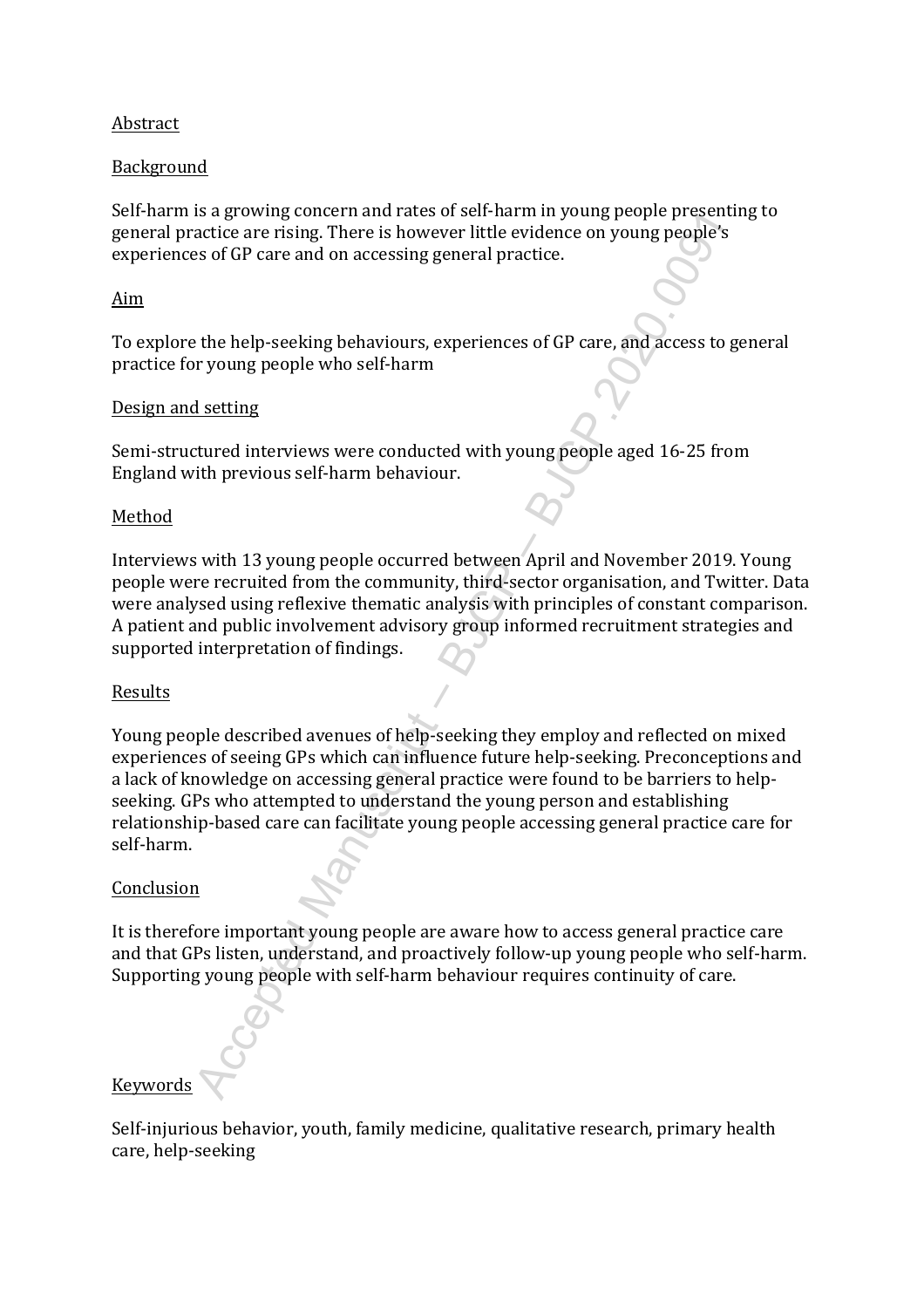#### How this fits in

Young people who self-harm present to GPs in the National Health Service (NHS), but their perceptions of care remain largely unexplored. Our qualitative study indicated that young people sought help from a variety of services, including non-statutory services and NHS services. Young people described mixed experiences of consulting GPs which can influence help-seeking from general practice. A relationship with one GP who listens, appears to understand, and offers proactive follow-up, is an important facilitator for young people who access general practice for self-harm.

# Introduction

Self-harm in young people is a national public health concern (1). Defined as selfpoisoning or self-injury regardless of intent, self-harm is the strongest risk factor for suicide, increasing suicide risk by 50 times (2, 3). In young people, self-harm is thought to be influenced by biopsychosocial factors, and is associated with depression, anxiety, future self-harm episodes, and poorer educational and employment outcomes (4, 5).

For polytom and variable of the section of variables and a station of the services. Young people described mixed experiences of consultable MHS services. Young people described mixed experiences of consultable prosections In young people (aged 10-24) there is a 26% lifetime prevalence of self-harm, with selfcutting the most prevalent method in the community (6, 7). In young people who died by suicide, over 50% had a past history of self-harm (8). Episodes of self-harm in young people presenting to general practice have increased, and young people who self-harm (aged 16-24) see general practitioners (GPs) the most in the National Health Service (NHS) (9-12). A fear of negative reactions has been identified as a barrier to accessing services for young people who self-harm, and only a few facilitators have been identified for help-seeking (13).

A National Institute for Health and Care Excellence (NICE) self-harm guideline research recommendation is that rigorous qualitative research should explore user experiences of services (14). GPs report a positive attitude to providing frontline support for young people who self-harm, however, there is little published literature on young people's experiences of care, and access to care, in general practice for self-harm (15). The aim of this study was to explore the help-seeking behaviours, experiences of GP care, and access to general practice for young people who self-harm.

# Method

This study adopted a qualitative methodology using semi-structured interviews which enabled in-depth exploration of young people's experiences and perspectives (16). This study was informed by constructionist epistemology and a critical realist theoretical stance, and acknowledged individuals have their own subjective insights dependent on their life experiences (17, 18). This study is reported in accordance with the Standards for Reporting Qualitative Research (19).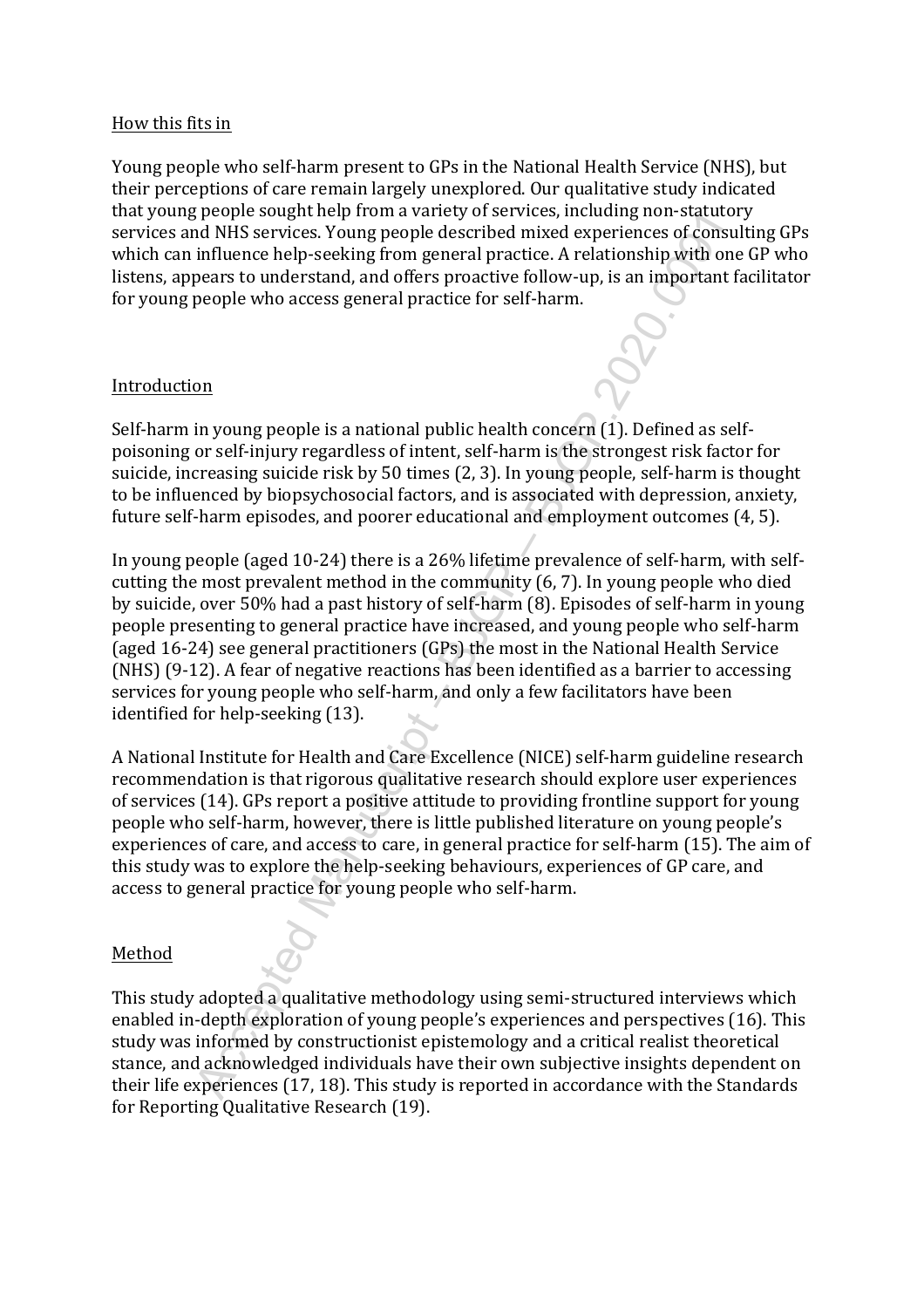A patient and public involvement (PPI) advisory group informed this study through revising the interview topic guide, designing recruitment strategies, and interpreting findings.

Setting and participants:

This study was based in England. Young people aged 16-25 years, regardless of type of self-harm were eligible to participate.

# Recruitment:

van based in England. Young people aged 16-25 years, regardtess of<br>were eligible to participate.<br>Since were eligible to participate.<br>The swere eligible to participate.<br>The swere eligible to participate.<br>The simulant of con Participants were recruited from the community, Twitter, and self-harm third-sector organisations. The recruitment poster was displayed around some universities in the North of England and the Midlands, local council libraries, and sixth-form colleges. A Twitter recruitment message was written with the patient advisory group and posted on the lead author's (FM) personal account. Eight national self-harm third-sector organisations were contacted by email to ask if they would share the recruitment poster within their organisations. We attempted to recruit purposively to aim for maximum variation, but this proved challenging, and thus a national convenience sample was obtained. Interested eligible participants were emailed an invitation letter, study information sheet, and consent form.

Data collection:

One author (FM) conducted all interviews from April to November 2019. FM is a GP researcher with expertise in self-harm in primary care. Interviews were digitally recorded, transcribed verbatim by FM or a professional transcription company, and anonymised.

Interviews were semi-structured to adequately explore and be flexible to the narratives of young people during interviews. Semi-structured interviews have previously been used with young people who self-harm (20). Interviews were face-to-face or telephone. A topic guide developed from the literature, research team discussion, and PPI input explored reasons for young people's self-harm, experiences of GP care and access to general practice care for self-harm. It was iteratively refined as data collection and analysis matured in parallel.

Consent was confirmed at start of interviews, and participants were free to withdraw from participating at any time. A study risk protocol was established in case distress was identified in participants during the study process. All participants received a 'Staying Safe Sheet' which listed support services for self-harm at the beginning of interviews. Face-to-face interviews were held in private meeting rooms at Keele or Birmingham Universities, and the option of a telephone interview was given.

All participants were offered a £10 Amazon voucher on completion of interview. Data collection stopped when data saturation –no new data were emerging–was felt to be reached (21).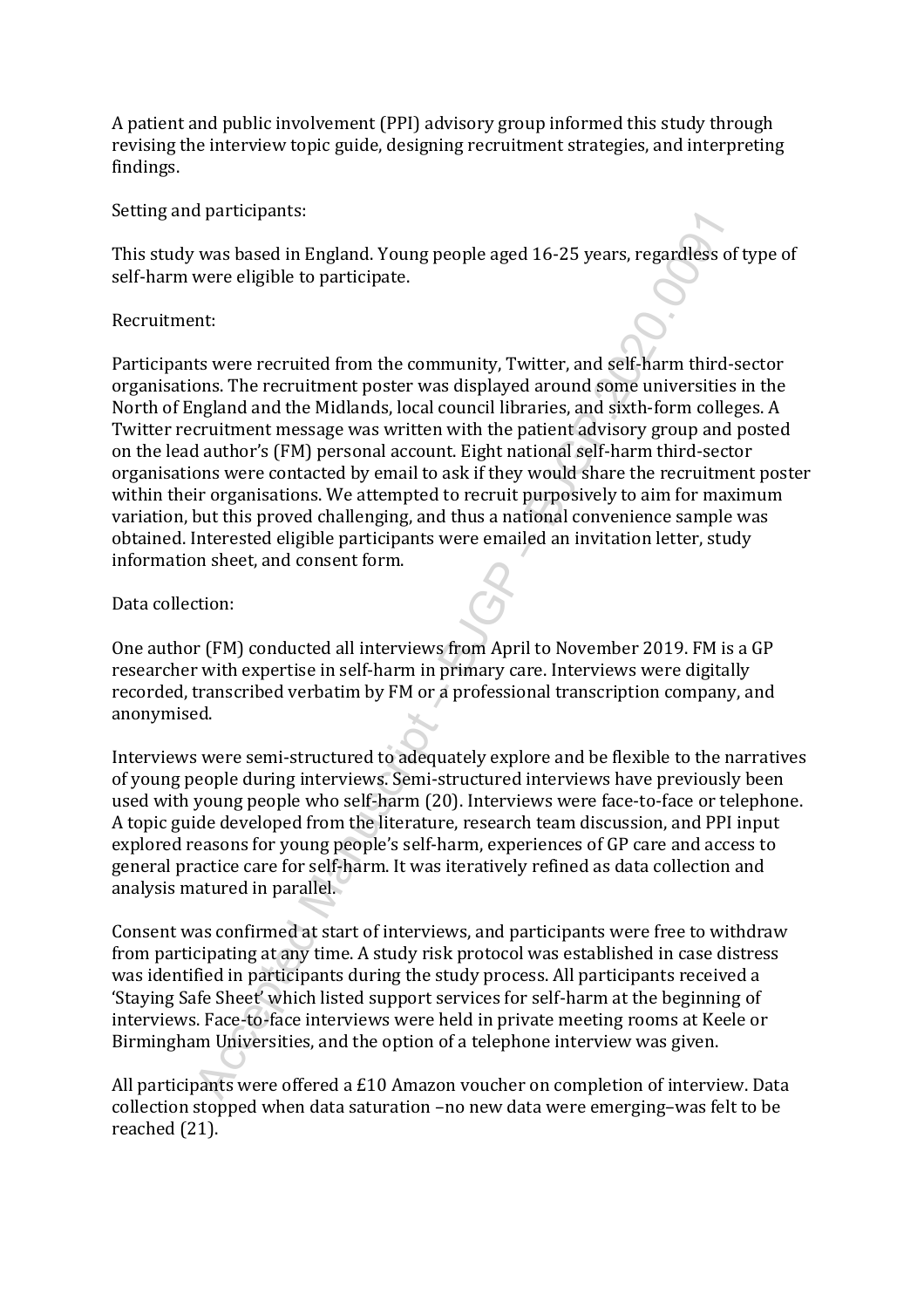#### Data analysis:

Interview data were analysed using reflexive thematic analysis applying principles of constant comparison, compatible with a critical realist stance (22, 23). Analysis was flexible and recursive, moving between stages, and each transcript was coded by FM. All transcripts were independently coded by at least two authors. Codes were compared across transcripts, sorted into wider categories, and recorded in an analysis table to support the generation of candidate themes. Higher-level recurring themes were agreed upon by all authors. Findings were presented to the PPI advisory group.

# Reflexivity:

In centario, moving ocerwich stages, and each variation to the control of the control of the stage of the generation of candidate themes. Higher-level recurring themes were impegned in the outlined themes. Higher-level rec The interviewer made field notes after each interview which supported topic guide iteration, the analysis process, and researcher reflexivity. At study meetings, researchers considered how their backgrounds influenced interpretation of the data, and their understanding of findings. The research team members have different professional backgrounds: social science, anthropology, general practice, health services research, and evidence synthesis. This, and the input of the PPI advisory group into the interpretation of findings, increases the breadth and depth of analysis, and thus the trustworthiness of findings (24).

# **Results**

13 interviews with young people who self-harmed were conducted. Interviews lasted between 25 and 49 minutes. Nine interviews were face-to-face, and four were telephone. Participant demographic characteristics are listed in Table 1. The age of participants ranged from 19 to 25 years, and participants were from the Midlands and South East England. At the time of interview 12 participants were in higher education (n-5 undergraduate, n-7 postgraduate), and one in further education. Narratives of young people were attained from before, and within, education settings. The risk protocol was not activated during the study.

# INSERT TABLE 1 HERE

The three themes generated are: help-seeking avenues, barriers to seeking help from general practice, and facilitators to accessing general practice. Themes are supported by illustrative quotes. Unique identifiers for young people include their pseudonym and age in years.

# **Help-seeking avenues**

Young people who self-harm described different avenues of help-seeking: role of significant others, non-statutory services, and NHS services.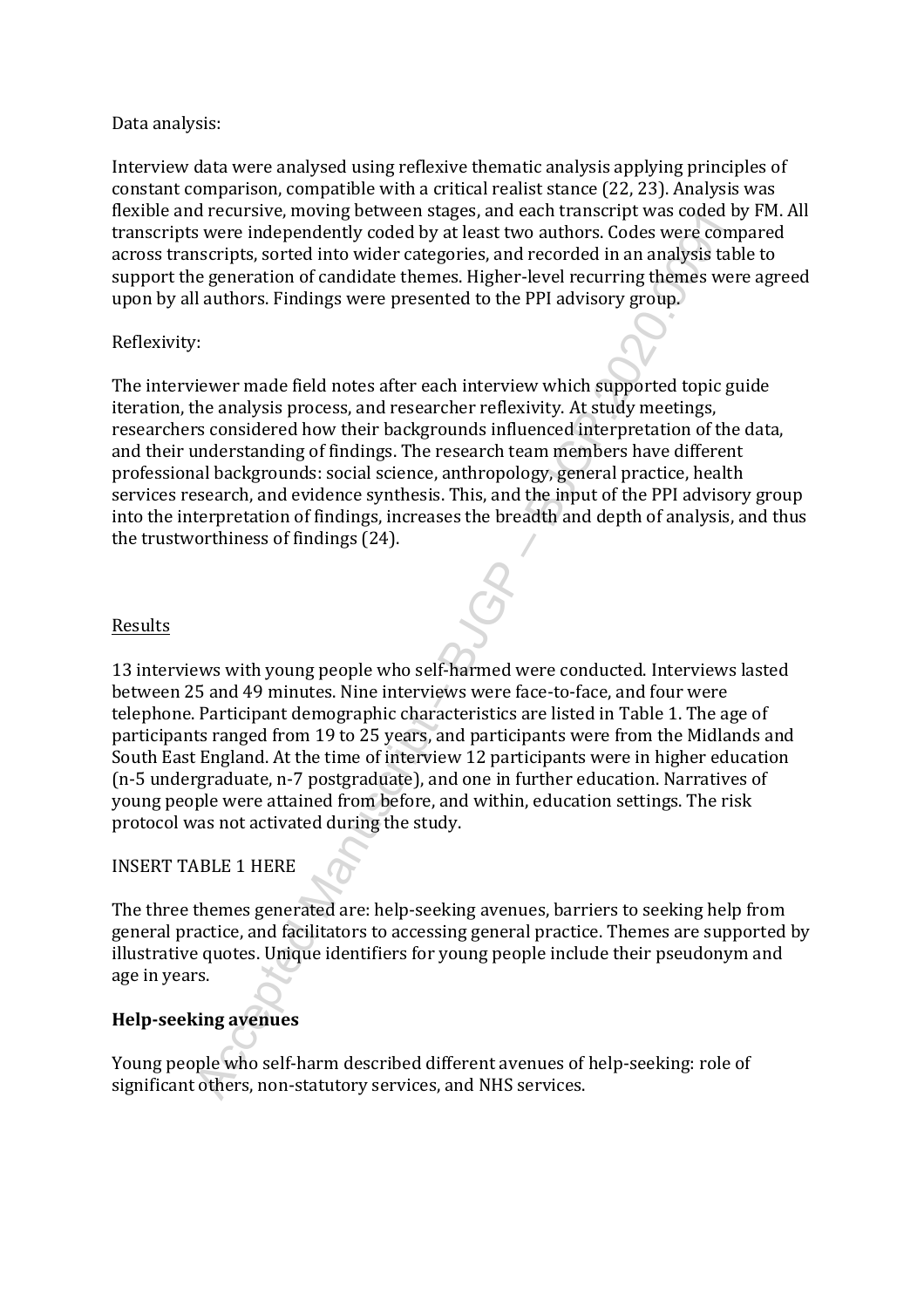Role of significant others in supporting help-seeking:

Participants described how parents and friends enabled them to either seek help or had sought help on their behalf:

*'In middle school… it was brought to my parents' attention that I had been cutting myself, and then they took me to see a therapist.'* (Hannah, 19 years)

*'But my friends kind of caught on, I didn't tell them, but they know me well enough to realise what was going on so when they called the services, people were trying to arrange a mental health act assessment.'* (Bethany, 24 years)

Some participants reported how their partners had influenced their help-seeking behaviour and supported their candidacy (one's eligibility for medical intervention jointly negotiated between individuals and health services) for care (25,26), such as:

middle school... it was brought to my parents' attention that I had been<br>elf, and then they took me to see a therapist.' (Hannah, 19 years)<br>If thy friends kind of caught on, I didn't tell them, but they know me well<br>ealis '*I really felt pressured* [from her partner]*… to go and seek help, but I myself did not want to do it, but then eventually I did go, and I hmmm obviously didn't really like doing it first, because I don't even for physical problems, I don't go to the GP, I am like, just leave it… do things on my own… and it was my first time I probably said it out loud that I was self-harming.'* (Lucy, 24 years)

Other participants described how other people had hindered their ability to seek help for self-harm:

*And as I got older, I became responsible for caring for my sister. She was very, very, very, very ill for a really long time and I think when I first sought help for it all, was when she had a dissociative identity disorder and, er, when I first sought help for my own self-harm was when I'd taken her in for hers.* (Divya, 23 years)

Participants reflected on how parents, partners, and friends could act as enablers for help-seeking and support participant candidacy, whilst others described how other people could hinder their efforts to seek help.

Non-statutory services

Participants described seeking help for self-harm from higher education services, thirdsector organisations, the internet and private services:

*'Last year when that did happen, I made a counselling* [University service] *appointment, I think I went to one or two and then I just picked myself back up.'* (Hannah, 19 years)

*'Getting to a point where I was contacting Samaritans like every single day, erm, and getting fed up and reaching the point where like I wouldn't seek help and you know; I wouldn't be alive kind of thing.'* (Ian, 21 years)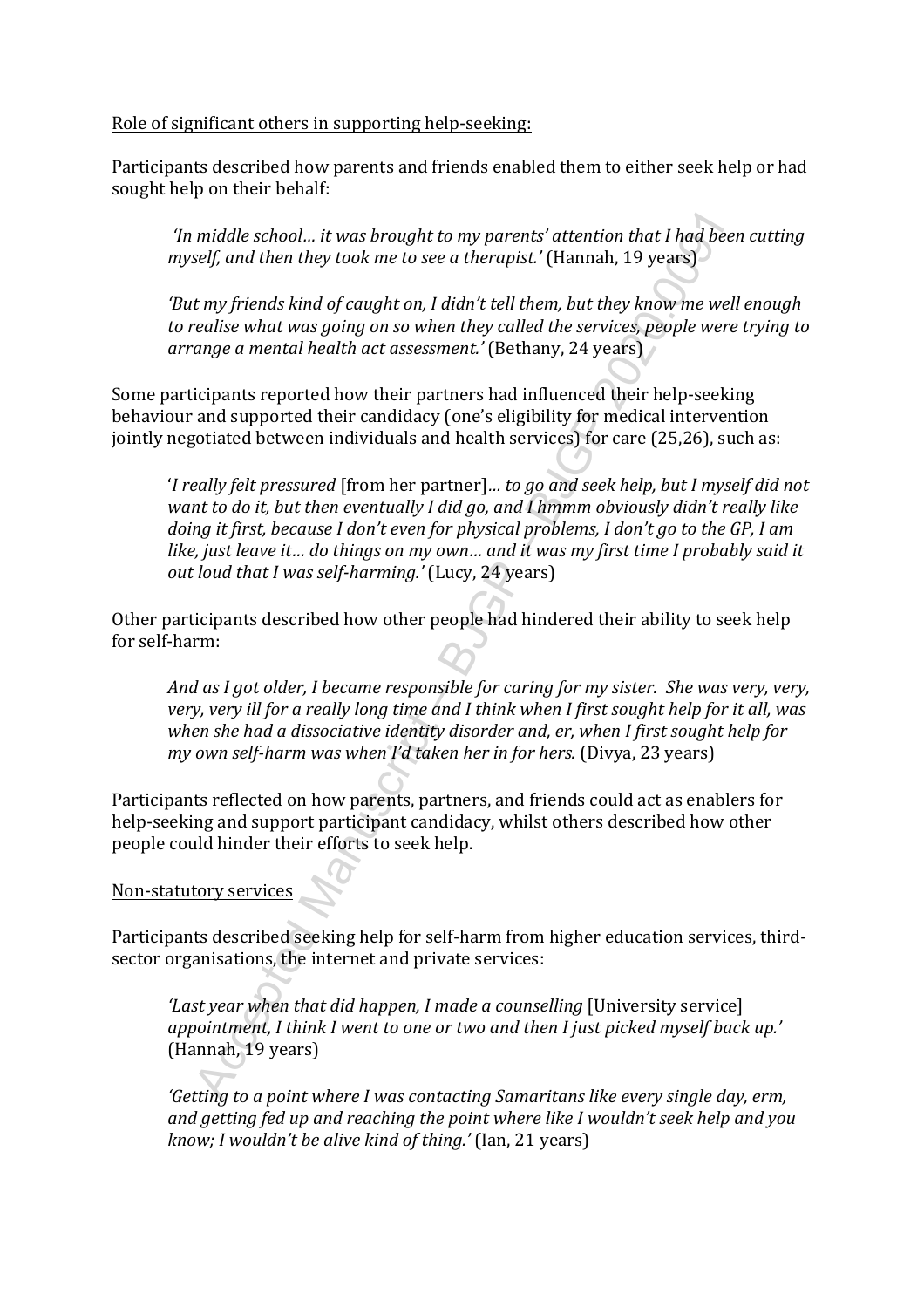Participants also described seeking help and support from online resources:

*'I looked at a few online resources, so pamphlets […] and I think that was quite helpful to relax me about the situation I was in and what support systems are available out there, so I don't feel alone; I think it just helped me be nudged in the right direction to at least try.'* (Jemima, 25 years)

Ian detailed that he had sought private psychological therapy following dissatisfaction with statutory services:

*'I had a further six assessments with them* [Community Mental Health Team] *that came to nothing and I reached a point where I was just like you know […] I need to do something, like this is becoming a critical stage and so I was like […] I need private therapy, I need something to keep me alive.'* (Ian, 21 years)

Young people described barriers to help-seeking from non-statutory services. Marie shared her experience of seeing up to eight counsellors, but she explained she needed to be ready to seek help for self-harm, highlighting a challenge young people may face when struggling with self-harm:

*'I don't think I was quite there in my mind that I was as worse as I was or bad as I was […] I know last year for example I was in not a very good place at all and I now know that even though I don't like it, necessarily talking to counsellors […] it will help me in the long run.'* (Marie, 19 years)

#### NHS services

Some participants described experiences of seeking help from primary care services:

*'And the first person I spoke to, was the pharmacist […] he was totally calm about it*  [...] but it was the changing point in my life that I actually realised that it's not *something to be ashamed of.'* (Kate, 22 years)

Participants stated how they sought help for self-harm through the NHS communitybased Improving Access to Psychological Therapies service. Many participants shared negative experiences:

and the discretic sort of peer uother (and the plast neepear me be nuage.<br>In the direction to at least try.' (Jemima, 25 years)<br>and that the bad sought private psychological therapy following dissatist<br>or direction to at l *'I think the first one was erm, there was a CBT experiment afterwards, these are in like a year break of each other but erm, the CBT person, they wanted to do it over the phone which I found more difficult to begin with and then they were half an hour late for the appointment on the phone so I found that like 'okay, you're not going to turn up to a phone appointment on time then I don't think that this would work'.'* (Gemma, 25 years)

As Gemma highlights, psychological therapies over the telephone did not suit young people. Participants also described varied experiences of seeking help through NHS mental health services: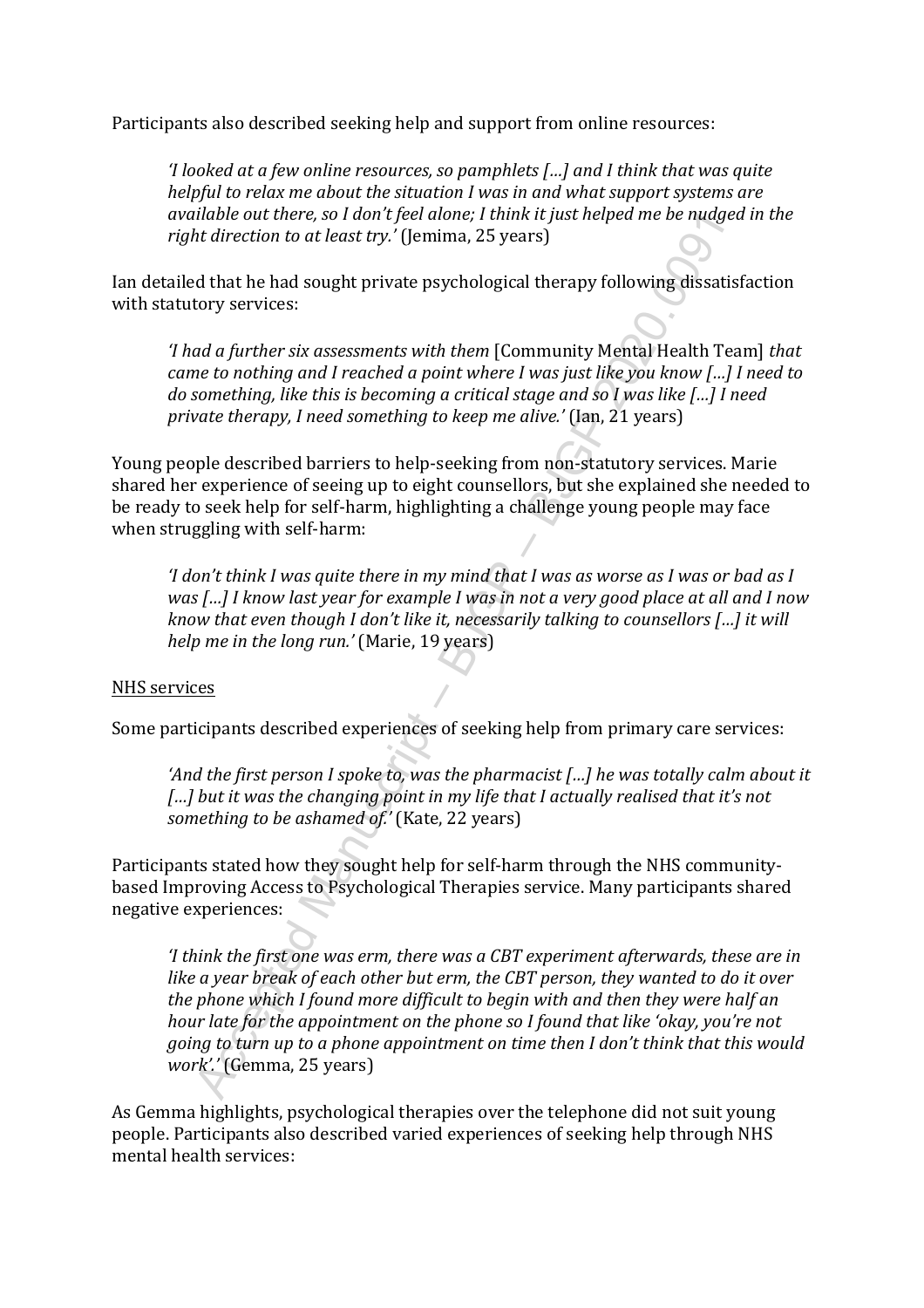*'The first time I spoke to someone about it, it was honestly the most useless […] first of all they just told me I was being attention seeking* [CAMHS counsellor] *so I just kind of, yeah, […] it took me a while to look for help again […] she wasn't really listening to what I was saying and as she was just finishing the sentences for me.'*  (Emily, 23 years)

A separate experience was shared by Emily which was in contradiction to her first experience with mental health services:

*'…they* [Mental Health Access Team] *did actually like erm, 'cause it was the first time that kind of, that I actually thought that I was being listened to and like, they were trying to actually figure out ways to help me rather than just completing my thoughts.' (Emily, 23 years)*

Some participants felt frustrated when they were deemed not eligible for NHS psychological therapy services after being referred by clinicians as they struggled with self-harm:

*'I've been referred to psychotherapy 'cause of my diagnosis* [diagnosis not disclosed] *and they've gone, 'we can do eight sessions of CBT but we don't think it's going to achieve anything and you're still hurting yourself and it's against our policy to do that'.'* (Divya, 23 years)

#### **Barriers to seeking help from general practice**

Young people reflected on their experiences consulting GPs for self-harm. They described what influenced future help-seeking, and how preconceptions of GP care, knowledge on self-harm and of accessing general practice, and fear of consulting GPs were barriers to accessing general practice care.

Expectations not met

Some participants vividly described experiences of feeling that a GP did not fully explore their problem and seemed to rely on prescribing as a management option:

my, es years)<br>
exprehence was shared by Emily which was in contradiction to her fi<br>
e with mental health services:<br>
they [Mental Health Access Team] did actually like erm, 'cause it was the<br>
the that kind of, that I actual *'But he sort of went 'okay we'll just put you on anti-depressants and see you every two weeks and let's see what does, see if your mood increases, if anything happens, if you stop self-harming, if things decrease'… I ended up maxing out on the amount you can get with anti-depressants within like six months, and they weren't sitting well with me.'* (Gemma, 25 years)

Some accounts revealed tensions in perspectives of experience of previous consultations:

*'It was… hmphh [small sigh]… it was pretty positive, I mean he was, he was understanding, very non-judgemental, warm, I felt comfortable telling him everything […] one thing that did not feel quite right was the way he responded […] like I told him I don't know… 'I have a sore throat'.'* (Lucy, 24 years)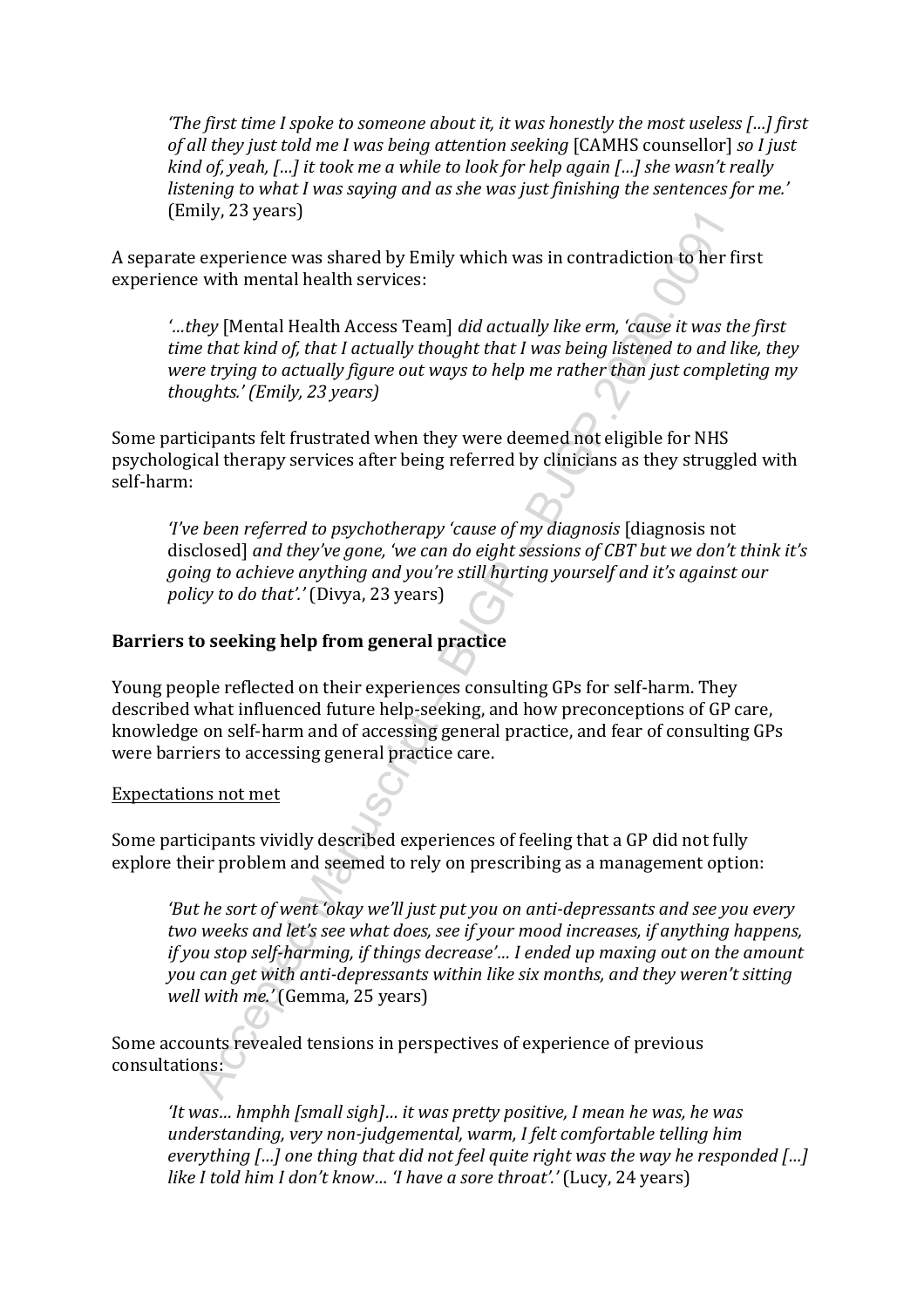Lucy suggested that whilst she found the GP to be considerate and this supported her self-harm disclosure, she thought he responded casually to her disclosure of self-harm.

#### Preconceptions and fears

Young people held preconceived views of GPs' care for self-harm which acted as a barrier and hindered them seeking support for self-harm through general practice:

*'From what I've noticed from others and my own experiences is that they don't really get good experiences straight away, and then like I said, it took me such a long time before I actually tried again.'* (Emily, 23 years)

Young people vividly shared fears of hospitalisation, loss of confidentiality, and stigma, as barriers for accessing support from general practice:

*'I thought they'd hospitalise me immediately. I thought they'd panic and push me away as if, 'no, you've gotta – you know, you've got to go into an inpatient unit, and we've got to inform your family, and you've got to quit your course'.'* (Kate, 22 years)

*'Erm, it was really, really difficult erm, it's hard enough trying to get an appointment these days, erm, and it's when they ask you on the phone, 'can I ask you like why you need this appointment, I just lied and just said, you know, I feel ill […] I felt a lot of shame in it.'* (Ian, 21 years)

As highlighted by Ian, a fear of stigma around self-harm was found as a barrier to accessing care.

Experiences of consulting GPs influences help-seeking

Young people reflected on the importance of GPs' responses to self-harm when discussing self-harm in the consultation and provided insights into changes these had on help-seeking, highlighting the potential consequences of a negatively perceived GP consultation.

Some participants described that their experience of seeing GPs for self-harm recursively affected their decision to seek help for self-harm in the future:

ple held preconceived views of GPs' care for self-harm which acted as<br>
hindered them seeking support for self-harm through general pract<br>
mwhat I've noticed from others and my own experiences is that they d<br>
by get good ex *'Err I dunno it was easy to get a doctor's appointment but the help I got it wasn't any help as it then put me back another three years until I got help again […] like they printed out a form about manic depression and generalised anxiety disorder and then that was it and that's all I got… nothing and then I never bothered until another three years later.'* (Catherine, 21 years)

Other participants, however, reflected on how positive experiences of consulting a GP had resulted in them seeking help from GPs in the future: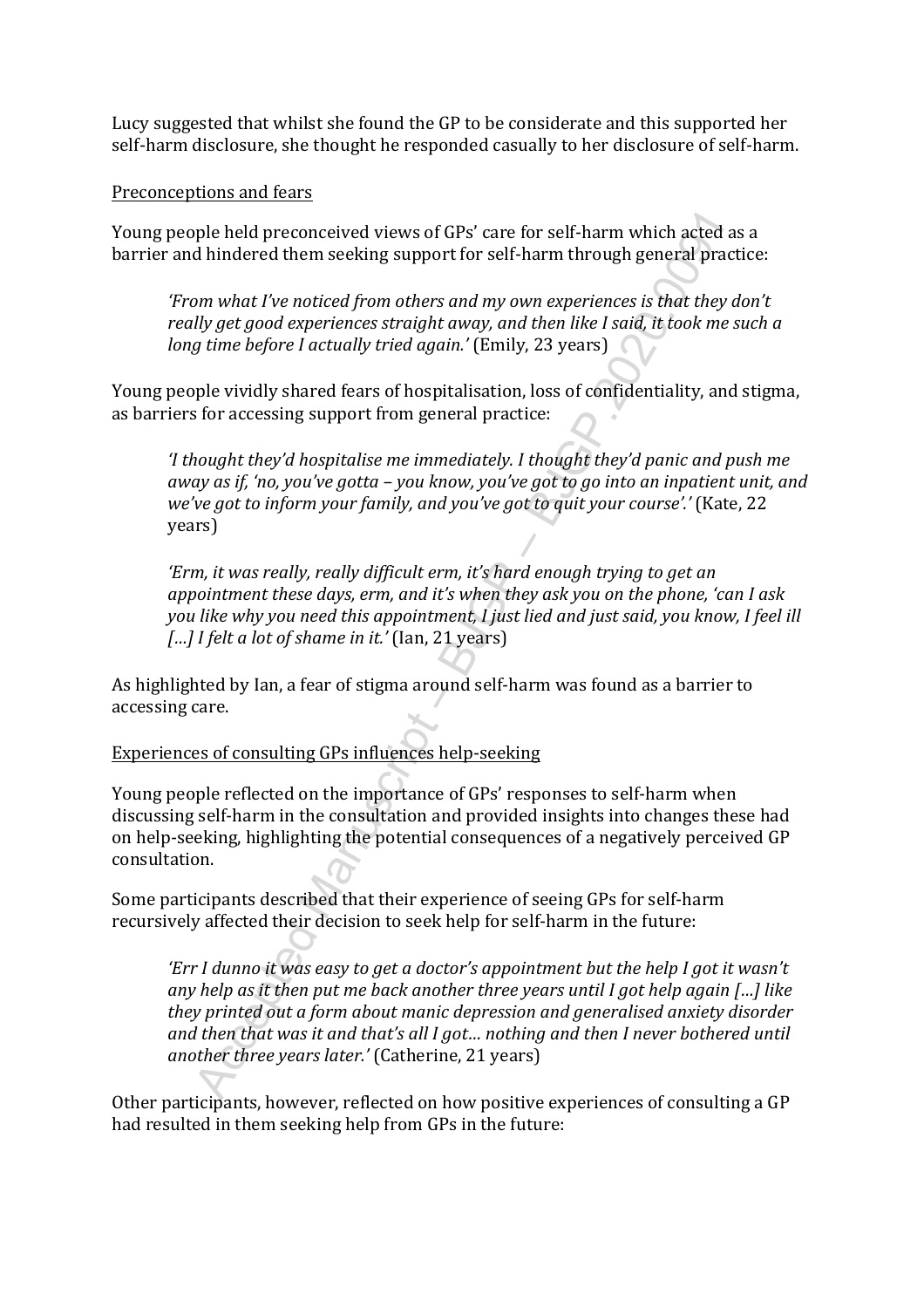*'I had a really great experience, being able to share that with someone new, also my comfort zone and he [GP] just became my support so if I ever had to have an appointment, I just went to him for continuity.'* (Jemima, 25 years)

Some participants shared that if they felt self-harm was dismissed by GPs after it was mentioned in the consultation, their future help-seeking behaviour changed as a result:

icly and state utak at they iclusted and the propositions state and the distinguists and the consultation, their future help-seeking behaviour changed as a fit the conversation feeling perhaps I was assigning more importan *'I left the conversation feeling perhaps I was assigning more importance to this that it requires […] because I said 'if the GP is not too concerned, I shouldn't be' […] I felt I needed to tell him […] that I'm actually overdosing on them [prescribed antidepressants]… I did tell him, and once again I didn't get any reaction […] so I decided to stop my medication without telling him and I never attended another appointment with him […] I've never been to see the GP since and it's been six months.'* (Lucy, 24 years)

# Lack of knowledge on self-harm and accessing support

Participants also described how a lack of knowledge about self-harm and its risks and accessing care in general practice was a barrier to seeking support from general practice:

*'There's sort of a lack of knowledge around the healthcare system works and booking GP appointments is scary […] also it's sort of around knowledge where I didn't necessarily realise that me self-harming was wrong or was a sign that I will for a very long time.'* (Divya, 23 years)

These barriers are mapped to a candidacy framework and presented in Figure 1.

INSERT FIGURE 1 HERE

#### **Facilitators to accessing care**

Listening and acting

Participants described positive consultation experiences when GPs were proactive in assessing and managing their self-harm:

*'Yeah, yeah, yeah it was erm, yeah, my GP here is very helpful, he gives me different, he gives me options and then* explains *to me which erm, how each go, which things that would be best for me.'* (Emily, 23 years)

Some participants shared experiences of feeling that GPs were active listeners and nonjudgemental, and involved them in shared decision-making: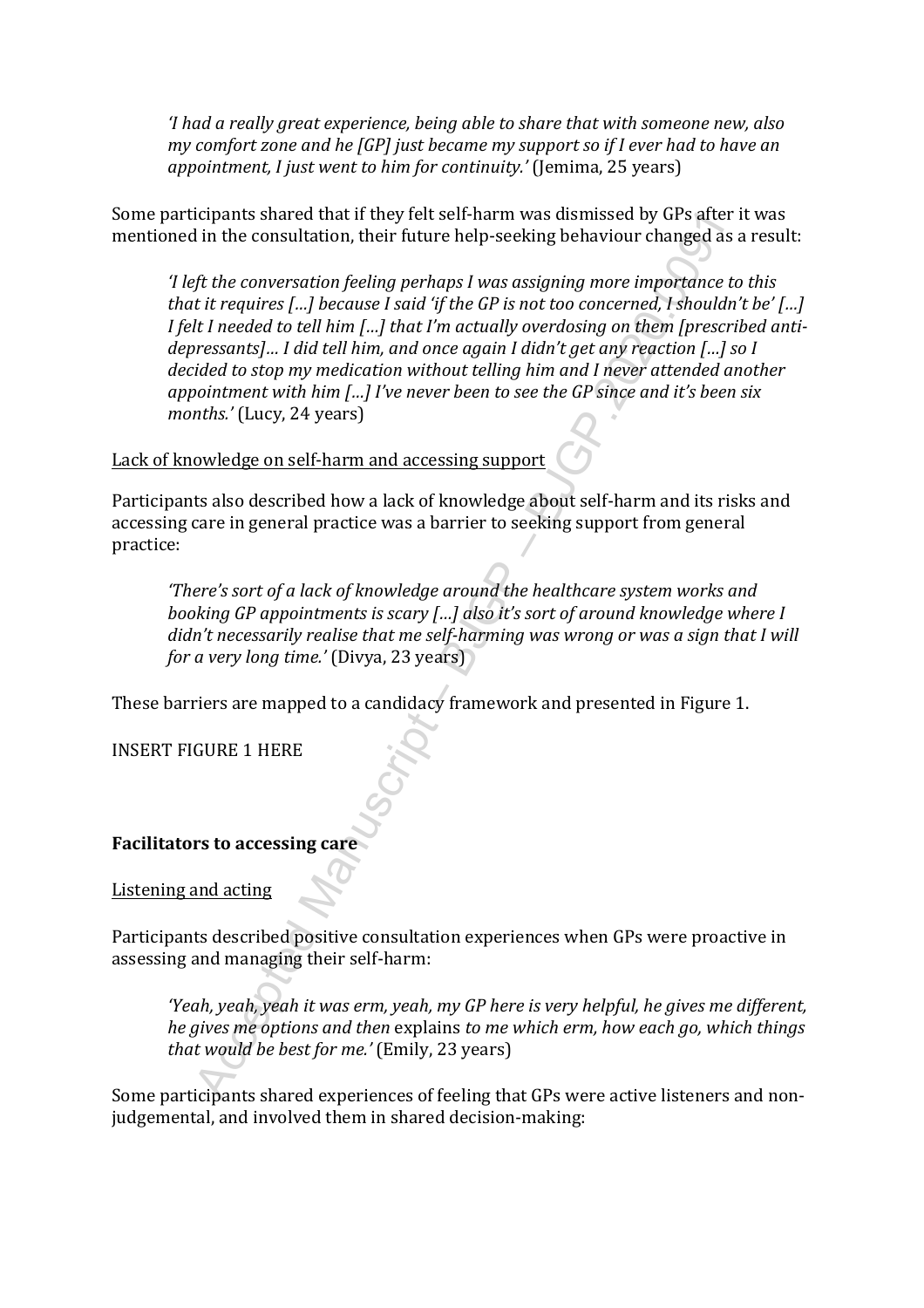*'His patience and lack of judgement was amazing, just to listen to my experiences of*  what happens for emotionally when I'm self-harming, erm, it was incredible.' (Kate, 22 years)

utual voer-retuct... he was retuy you in the way he number utualy  $1...$ <br>tell comfortable to talk to me about it made me comfortable, even thought<br>for the anything at that time, I diah feel as though I was being Judged<br>plat *'He didn't over-react… he was really good in the way he handled things […] the way he felt comfortable to talk to me about it made me comfortable, even though I didn't feel anything at that time, I didn't feel as though I was being judged […] I was on citalopram and he discussed in detail what the side effects were, what would happen, what the benefit of sertraline were and he said, if you need me to speak to your therapist, I will […] he was amenable to helping me with my self-harm.'* (Jemima, 25 years)

# Being understood

Young people described wanting to be understood by GPs and be treated as an individual:

*'It just feels with the GPs, very erm like almost like they are reading from a script with it […] as opposed to talking with you about it.'* (Marie, 19 years)

*'He could have found out more, asked to find out more and then talked to me more, or at least talked to me about maybe what I wanted to do.'* (Hannah, 19 years)

Participants reflected that they want GPs to personalise their care and support to them, which may facilitate help-seeking in young people, and reduce self-harm behaviour.

# Relationship-based care

An important facilitator identified was an ongoing relationship and continuity with GPs for self-harm care:

*'Definitely a key part is the rapport between the GP and the err… so definitely continuity, relational continuity definitely plays a role in that, especially I would have loved to have a GP I've known for a couple of years, perhaps I could have prevented this whole thing from happening.'* (Lucy, 24 years)

Some participants also suggested that longer GP consultations would support young people accessing general practice self-harm care, and this can support relationshipbased care:

*'Continuity and a good frequency of GP appointments is really helpful. You don't build up a rapport in one appointment, it's 10 minutes, and some place it's five minutes, you need time to do that, quite often they'll book double appointments knowing that I've only got one problem.'* (Kate, 22 years)

#### Shorter waiting times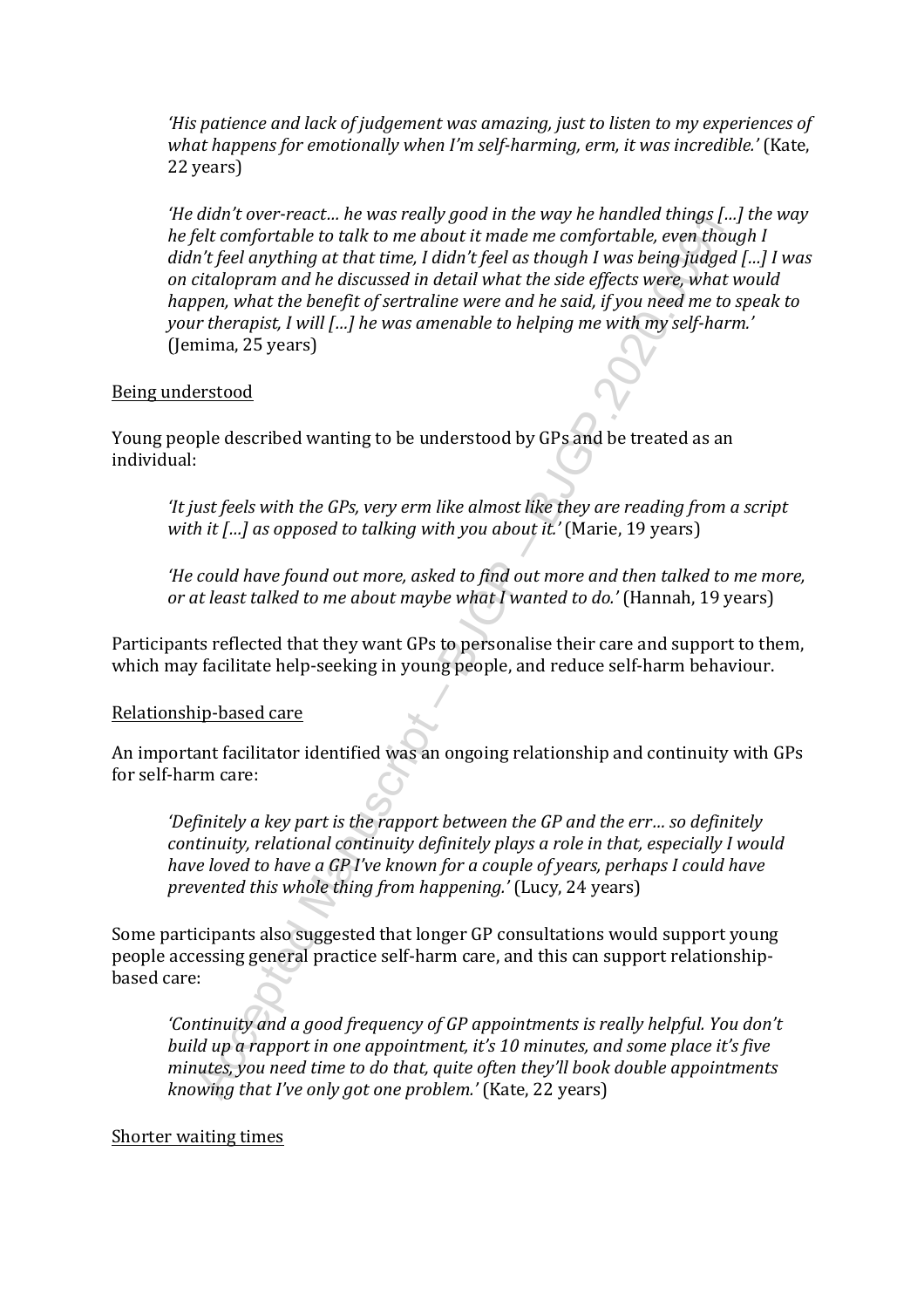Participants described that shorter waiting times to see GPs would facilitate access to care for young people with self-harm behaviour:

*'When you self-harm you like you don't wanna wait two weeks, you need to see them there or then, or not at all… like it's very instant, so like if you're gonna selfharm or have self-harmed, there is no point seeing them in two weeks.'* (Catherine, 21 years)

#### Discussion

Summary:

This is one of the first studies to explore young people's experiences of care and their views on access to care, in general practice for self-harm. Young people described avenues of help-seeking encompassing significant others, non-statutory services, and NHS services. Young people reflected on poor GP experiences, and how these influenced future help-seeking. Prior views, a lack of knowledge, and fear, were further barriers identified for help-seeking. GPs listening, acting and understanding, relationship-based care, and shorter GP waiting times were facilitators to accessing general practice care.

Strengths and limitations:

muere to meth, or not during may instant, so the g your eggoth is more to meth, or not a cell. There is no point seeing them in two weeks. (Camp to the going experiences of care and cost of the first studies to explore you This study provides new and rich insights on young people who self-harm in a general practice context. The analysis approach allowed for a fluid analytical process ensuring the full richness of the data was explored in generating themes close to the original data (22, 23). The researcher shared his professional background with participants early on and to build trust and rapport, however it is acknowledged that doing so may influence the content of participants' narratives (27-29). The involvement of the PPI advisory group into the interpretation of findings allowed the inclusion of lay perspectives, thereby improving the relevance and validity of findings.

There is the possibility of selection bias, as participants who were willing to be interviewed may hold different views from those who were not. Interviews were conducted at one time-point in the young person's journey of self-harm care. We were therefore unable to understand how experiences and perspectives progressed over time. Despite efforts to recruit a diverse sample of young people, a convenience sample may not be representative of all young people who self-harm: young people in this study were nearly all female and in further or higher education.

Comparison with existing literature:

A systematic review found adolescents (aged 11-19) turned to informal sources of support, such as families and friends for self-harm; congruent with our findings that family and friends are within one avenue of help-seeking young people turn to (13). However, parents, families, friends, and significant others can be a barrier to help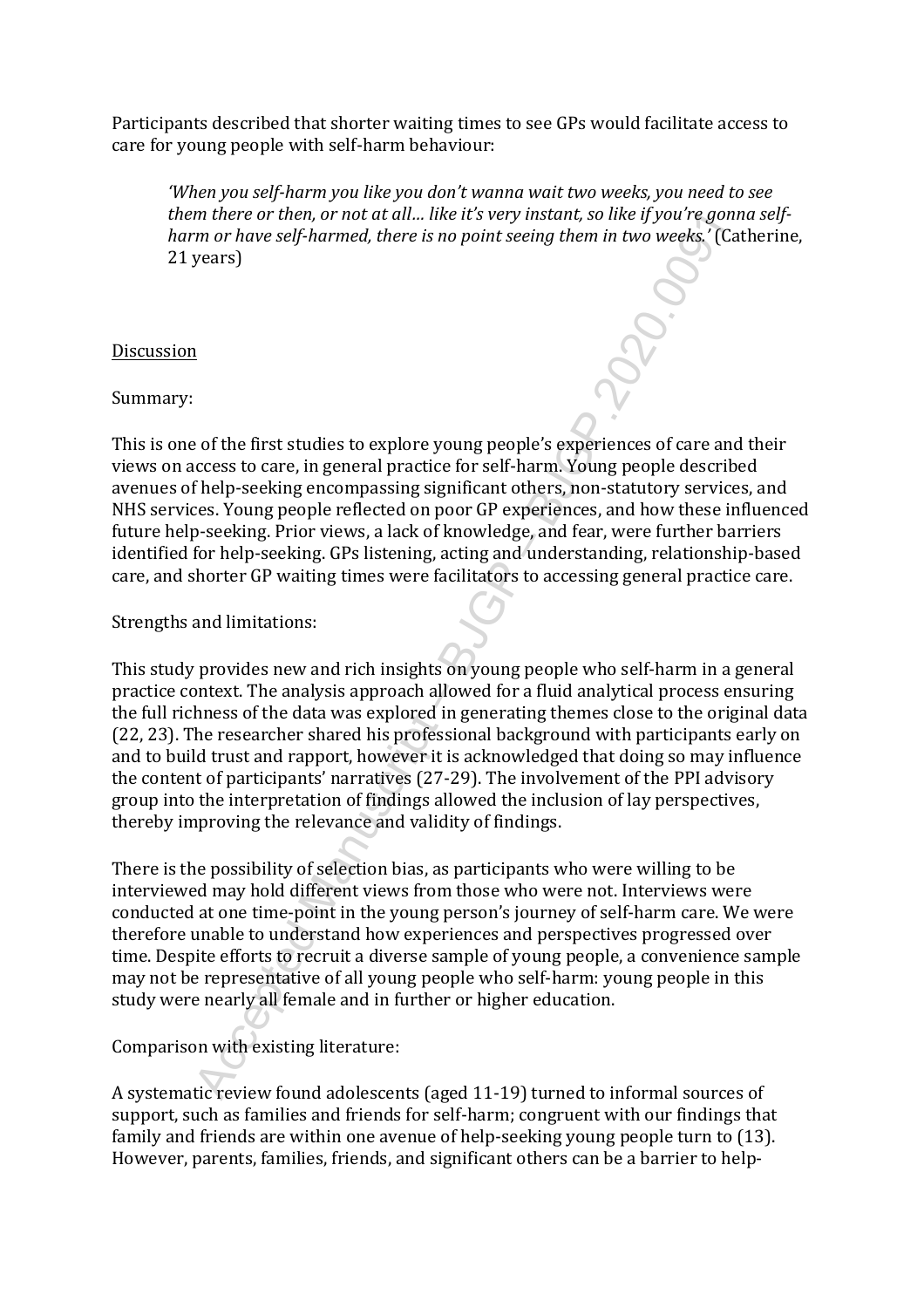seeking, and this finding builds on that parents can negatively impact help-seeking in young people (20).

In this study young people found their 'candidacy' as an enabler and barrier to seeking help (25,26). This study found mixed experiences of seeing GPs for self-harm, and young people wanted to be understood by GPs, which is similar to what was found by Bellairs-Walsh et al, although their study was not solely about self-harm (30). The importance of the GP response, and how this impacted on the decision to seek future help was highlighted in our study (see Figure 1), corresponding to the adjudication stage of the candidacy framework: the judgements and decisions made by professionals which allow or inhibit continued progression of candidacy (25,26,31).

of. Inis stouy toutual mixed experientes of securing versions (and the comparities) and the the understood by GPs, which is similar to what was found by ly<br>the the to be understood by GPs, which is similar to what was foun We found that experiences of consulting GPs for self-harm recursively affected future help-seeking from GPs, and in one instance it took one young person three years to seek help from a GP (32). This has also been described in suicidal young people (33). A fear of losing confidentiality was identified as a barrier to accessing care, and this has also been reported in young people with suicidal behaviour and self-harm, and for mental health concerns in young people more widely (30, 34, 35). Relationship-based care, an identified facilitator for young people accessing self-harm care, is valued by patients and the Royal College of General Practitioners and associated with improved patient satisfaction and reduced mortality (36-39). Continuity of GP care supports the building of a trusting therapeutic relationship between GP and patient, which may help young people reduce self-harm behaviour.

Implications for research and practice:

Interviews with GPs to explore their views on managing young people who self-harm is important, and further qualitative research with young people, including those from socioeconomically deprived communities and not in higher education, using a longitudinal design will provide understanding of experiences, critical moments, and changes in self-harm over time. These findings can inform general practice based interventions for young people who self-harm, and primary care self-harm models of care as outlined in the Long Term Plan (40). As highlighted by Samaritans, there should be the availability of evidence-informed high-intensity psychological therapies to support GP management (41).

Young people require clear public health messages about self-harm, its risks, accessing general practice, and confidentiality. This can be done through the GP consultation, practice-level dissemination, Public Health England, local authorities and NHS England. GPs need to adhere to current NICE guidance on self-harm management and in Figure 2, we suggest recommendations informed by this study for GPs managing self-harm in young people. Young people want GPs with ability to establish and maintain relationship-based care for young people who self-harm, and practices being flexible when booking appointments may facilitate this (42, 43).

INSERT FIGURE 2 HERE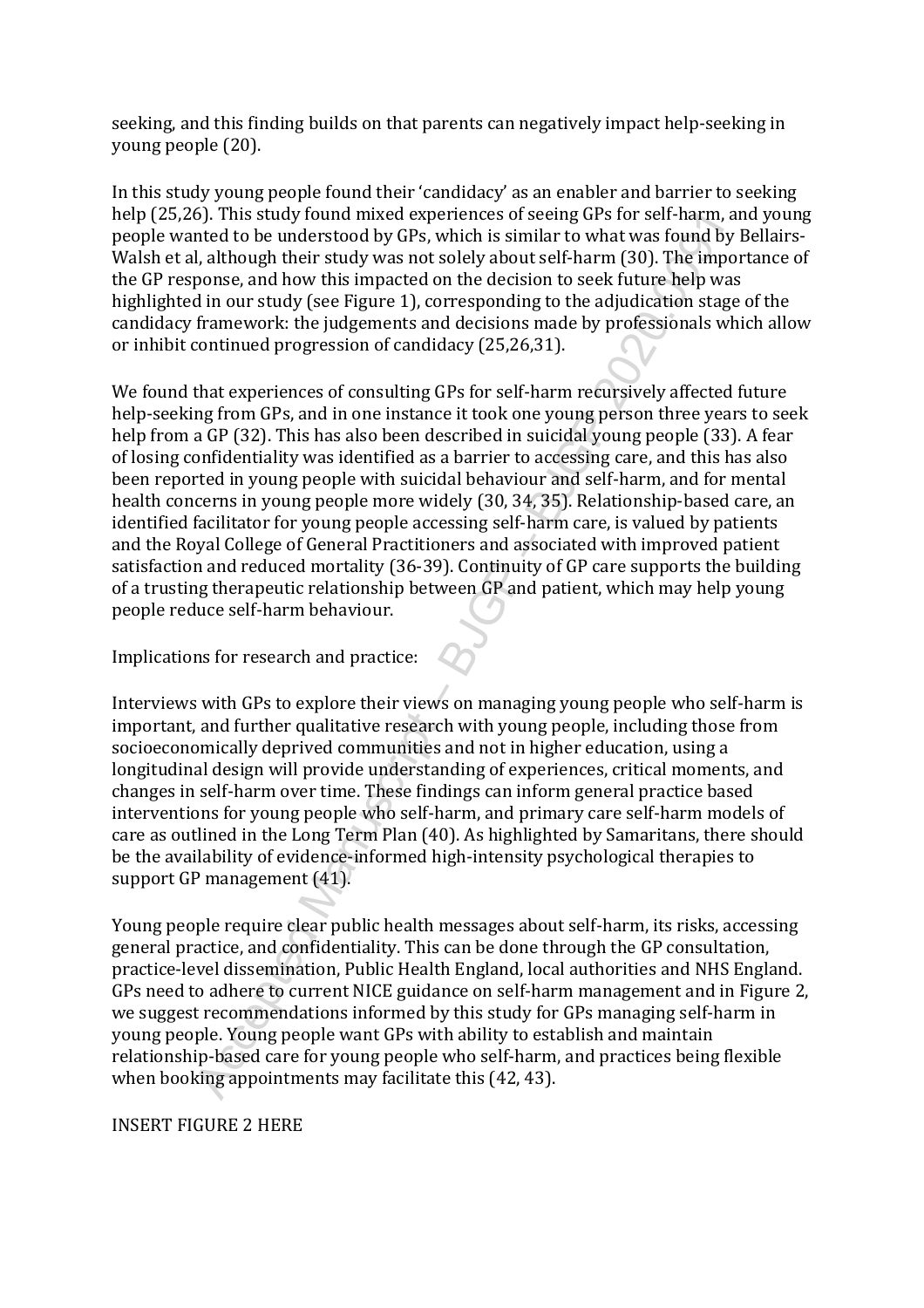# Funding

This research was funded by the Scientific Foundation Board of the Royal College of General Practitioners (Grant reference SFB 2018-29). Faraz Mughal was supported by a National Institute for Health Research (NIHR) In-Practice Fellowship 2017-20 (ref: IPF-2017-11-002), a NIHR School for Primary Care Research GP Career Progression Fellowship, and is currently funded by a NIHR Doctoral Fellowship (NIHR300957). Lisa Dikomitis was awarded Senior Fellowship by the Higher Education Academy. Carolyn Chew-Graham is part-funded by the West Midlands NIHR Applied Research Collaboration. The views expressed in this article are those of the authors and not necessarily those of the NHS, NIHR, or the Department for Health and Social Care.

Ethical approval

Ethics was approved from the Ethical Review Panel, Keele University, ERP2417.

Competing interests

FM was RCGP Clinical Support Fellow in Mental Health, Clinical Innovation and Research. Centre, from 2015-20, authored the RCGP 'Top Tips' for GPs on self-harm in young people, and is a current RCGP Clinical Advisor and Representative on youth mental health topics. FM sits on the current NICE self-harm clinical guideline development committee.

Acknowledgements

The authors would like to thank the young people who offered their time and thoughts during interviews and the patient advisory group for their input into this study.

Accepted Manuscript – BJGP – BJGP.2020.0091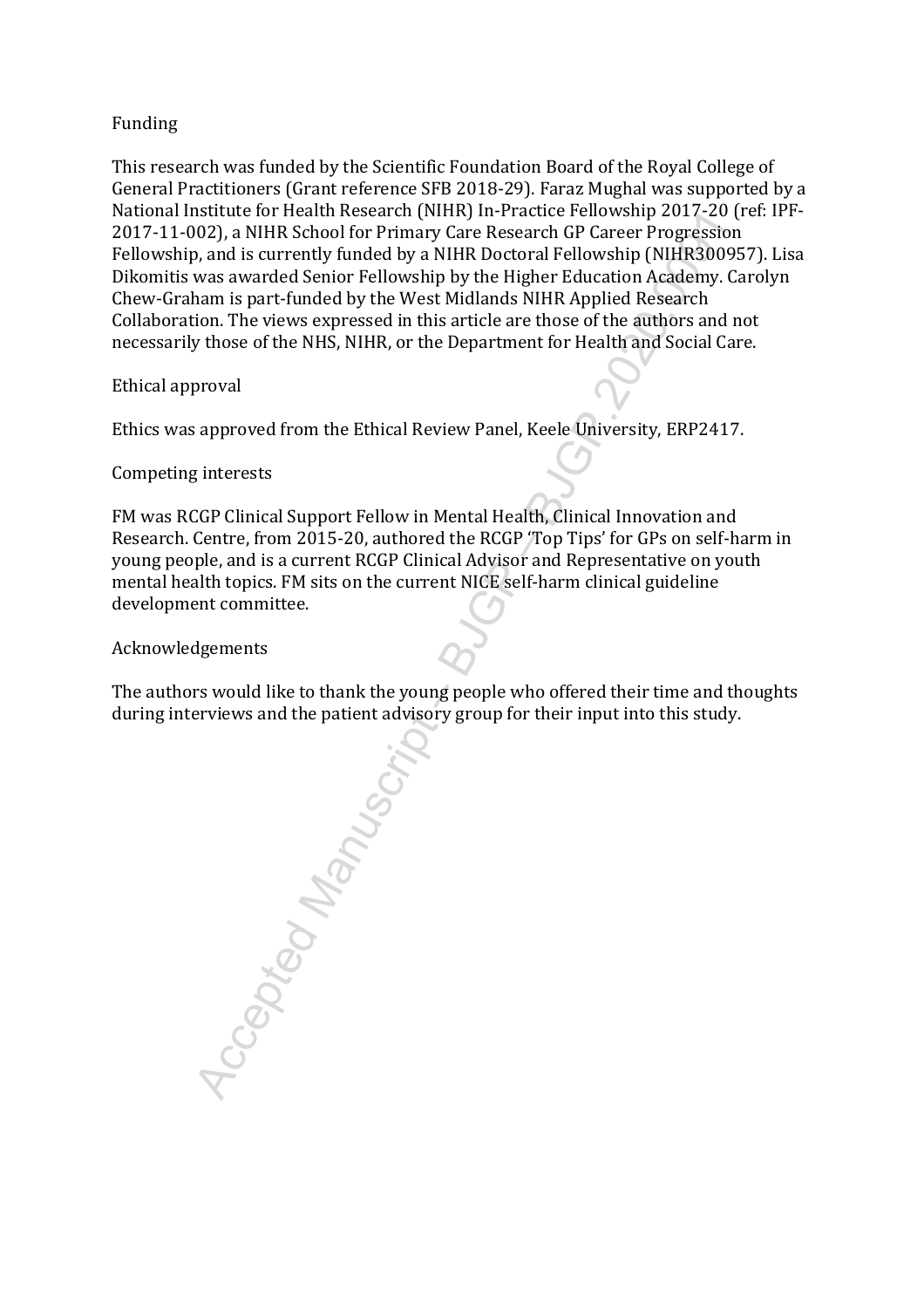#### References

1. HM Government. Preventing suicide in England: Fourth progress report of the crossgovernment outcomes strategy to save lives. 2019. {Accessed 2 February 2021}

2. Hawton K, Bergen H, Cooper J, et al. Suicide following self-harm: findings from the Multicentre Study of self-harm in England, 2000-2012. J Affect Disord. 2015;175:147-51.

3. National Institute for Health and Care Excellence. Self-harm in over 8s: long-term management (CG133). 2011. {Accessed 2 February 2021}

4. Mars B, Heron J, Crane C, et al. Clinical and social outcomes of adolescent self harm: population based birth cohort study. BMJ. 2014;349.

5. Hawton K, Saunders KE, O'Connor RC. Self-harm and suicide in adolescents. Lancet. 2012;379(9834):2373-82.

6. McManus S, Gunnell D, Cooper C, et al. Prevalence of non-suicidal self-harm and service contact in England, 2000-14: repeated cross-sectional surveys of the general population. Lancet Psychiatry. 2019.

7. Geulayov G, Casey D, McDonald KC, et al. Incidence of suicide, hospital-presenting non-fatal self-harm, and community-occurring non-fatal self-harm in adolescents in England (the iceberg model of self-harm): a retrospective study. Lancet Psychiatry. 2018;5(2):167-74.

8. National Confidential Inquiry into Suicide and Homicide by People with Mental Illness (NCISH). Suicide by children and young people. Manchester: University of Manchester; 2017. {Accessed 2 February 2021}

9. Carr MJ, Ashcroft DM, Kontopantelis E, et al. The epidemiology of self-harm in a UKwide primary care patient cohort, 2001–2013. BMC Psychiatry. 2016;16(1):53.

10. Morgan C, Webb RT, Carr MJ, et al. Incidence, clinical management, and mortality risk following self harm among children and adolescents: cohort study in primary care. BMJ. 2017;359:j4351.

11. Marchant A, Turner S, Balbuena L, et al. Self-harm presentation across healthcare settings by sex in young people: an e-cohort study using routinely collected linked healthcare data in Wales, UK. Arch Dis Child. 2019.

12. Tyrrell EG, Kendrick D, Sayal K, et al. Poisoning substances taken by young people: a population-based cohort study. Br J Gen Pract. 2018;68(675):e703-e10.

13. Rowe SL, French RS, Henderson C, et al. Help-seeking behaviour and adolescent selfharm: a systematic review. Aust N Z J Psychiatry. 2014;48(12):1083-95.

Won K, sergen H, Cooper J, et al. Suicide noilwowing sell-harmin: inninglan reading to the study of self-harm in England, 2000-2012. J Affect Disord. 2015;175:14<br>cional Institute for Health and Care Excellence. Self-harm i 14. National Institute For Health and Care Excellence. Self-harm in over 8s: short-term management and prevention of recurrence (CG16) London, UK2004 [Available from: [https://www.nice.org.uk/guidance/CG16/chapter/1-Guidance#the-management-of-self](https://www.nice.org.uk/guidance/CG16/chapter/1-Guidance#the-management-of-self-harm-in-primary-care)[harm-in-primary-care](https://www.nice.org.uk/guidance/CG16/chapter/1-Guidance#the-management-of-self-harm-in-primary-care) {Accessed 2 February 2021}

15. Mughal F, Troya MI, Dikomitis L, et al. Role of the GP in the management of patients with self-harm behaviour: a systematic review. Br J Gen Pract. 2020;70(694):e364-e73.

16. Creswell J. Qualitative inquiry and research design: Choosing among five traditions: SAGE Publications Inc; 1997.

17. Bhaskar R. A Realist Theory of Science. 2, illustrated ed: Harvester Wheatsheaf; 1978.

18. Crotty M. The Foundations of Social Research: Meaning and perspective in the research process: SAGE Publications Ltd; 1998.

19. O'Brien BC, Harris IB, Beckman TJ, et al. Standards for Reporting Qualitative Research: A Synthesis of Recommendations. Acad Med. 2014;89(9).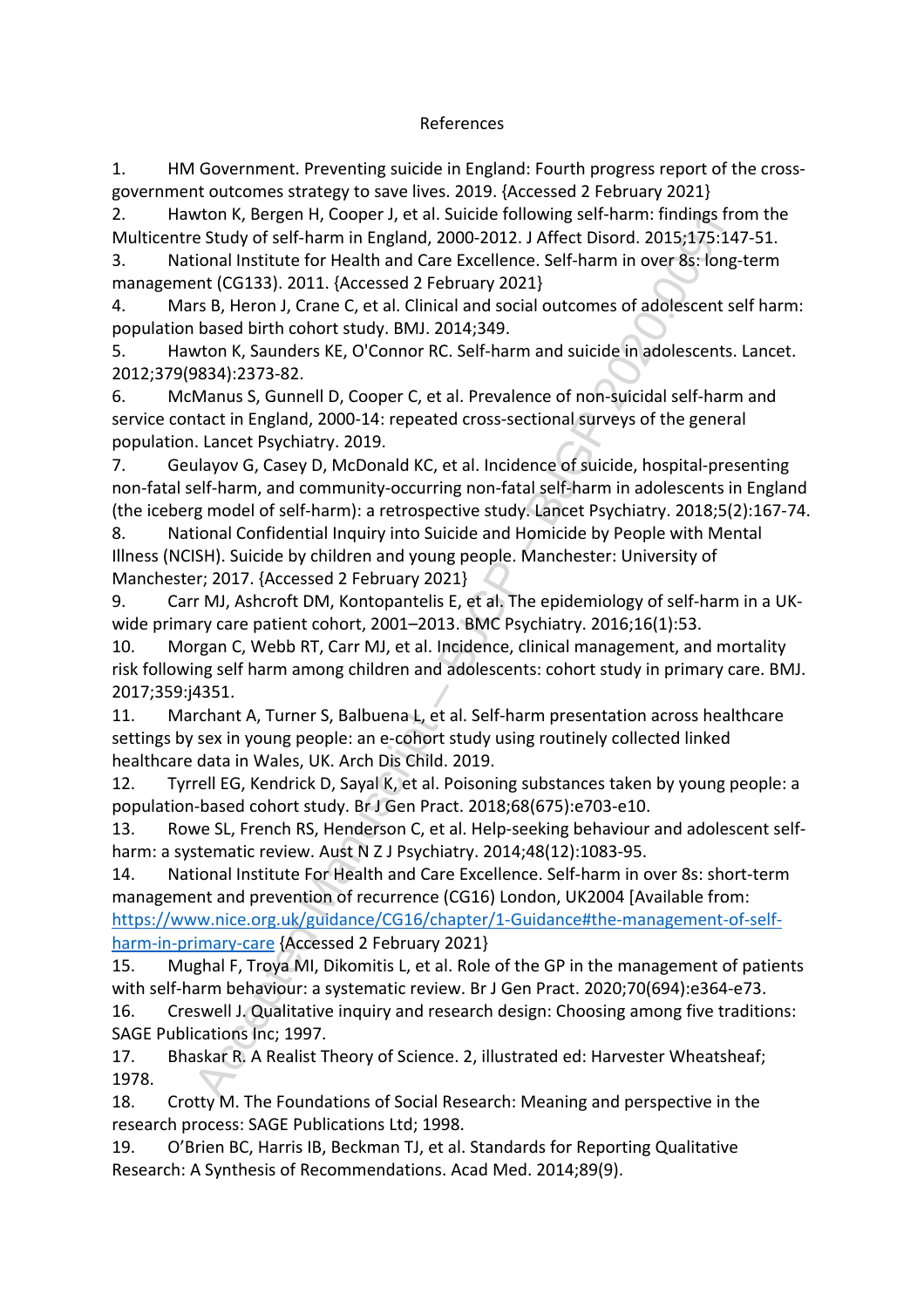20. Wadman R, Vostanis P, Sayal K, et al. An interpretative phenomenological analysis of young people's self-harm in the context of interpersonal stressors and supports: Parents, peers, and clinical services. Soc Sci Med. 2018;212:120-8.

21. Saunders B, Sim J, Kingstone T, et al. Saturation in qualitative research: exploring its conceptualization and operationalization. Qual quant. 2018;52(4):1893-907.

22. Braun V, Clarke V. Reflecting on reflexive thematic analysis. Qual Res Sport Exerc Health. 2019;11(4):589-97.

23. Glaser B, Strauss A. Discovery of Grounded Theory: Strategies for Qualitative Research. New York: Routlege; 2017.

24. Henwood KL, Pidgeon NF. Qualitative research and psychological theorizing. Br J Psychol. 1992;83:97-111.

25. Dixon-Woods M, Cavers D, Agarwal S, et al. Conducting a critical interpretive synthesis of the literature on access to healthcare by vulnerable groups. BMC Med Res Methodol. 2006;6:35.

26. Dixon-Woods M, Kirk D, Agarwal S, et al. Vulnerable groups and access to health care: a critical interpretive review. National Co-ordinating Centre for NHS Service Delivery and Organisation R&D (NCCSDO). 2005.

27. Richards H, Emslie C. The 'doctor' or the 'girl from the University'? Considering the influence of professional roles on qualitative interviewing. Fam Pract. 2000;17(1):71-5.

28. Hoddinott P, Pill R. Qualitative research interviewing by general practitioners. A personal view of the opportunities and pitfalls. Fam Pract. 1997;14(4):307-12.

29. Richards HM, Schwartz LJ. Ethics of qualitative research: are there special issues for health services research? Fam Pract. 2002;19(2):135-9.

30. Bellairs-Walsh I, Perry Y, et al. Best practice when working with suicidal behaviour and self-harm in primary care: a qualitative exploration of young people's perspectives. BMJ Open. 2020;10(10):e038855.

31. Mitchell C, McMillan B, Hagan T. Mental health help-seeking behaviours in young adults. Br J Gen Pract. 2017;67(654):8-9.

32. Rogers A, Hassell K, Nicolaas G. Demaning patients? Analysing the use of primary care. Buckingham: Open University Press; 1999.

33. Farr J, Surtees ADR, Richardson H, et al. Exploring the processes involved in seeking help from a general practitioner for young people who have been at risk of suicide. Int J Environ Res Public Health. 2021;18(4):2120

34. Salaheddin K, Mason B. Identifying barriers to mental health help-seeking among young adults in the UK: a cross-sectional survey. Br J Gen Pract. 2016;66(651):e686.

Ization and operationalization. Qualquant. 2013;52(4):1289-5-907.<br>Ization and operation and profession and the specifical and the specifical and the specifical and the specifical and the specifical street S. Stratus A. Nis 35. Bailey D, Kemp L, Wright N, et al. Talk About Self-Harm (TASH): participatory action research with young people, GPs and practice nurses to explore how the experiences of young people who self-harm could be improved in GP surgeries. Fam Pract. 2019.

36. Murphy M, Salisbury C. Relational continuity and patients' perception of GP trust and respect: a qualitative study. Br J Gen Pract. 2020;70(698):e676.

37. Barker I, Steventon A, Deeny SR. Association between continuity of care in general practice and hospital admissions for ambulatory care sensitive conditions: cross sectional study of routinely collected, person level data. BMJ. 2017;356:j84.

38. Baker R, Freeman GK, Haggerty JL, et al. Primary medical care continuity and patient mortality: a systematic review. Br J Gen Pract. 2020;70(698):e600.

39. Royal College of General Practitioners. Policy and campaigning priorities 2020-23: reinvigorating relationship-based care 2020 [Available from: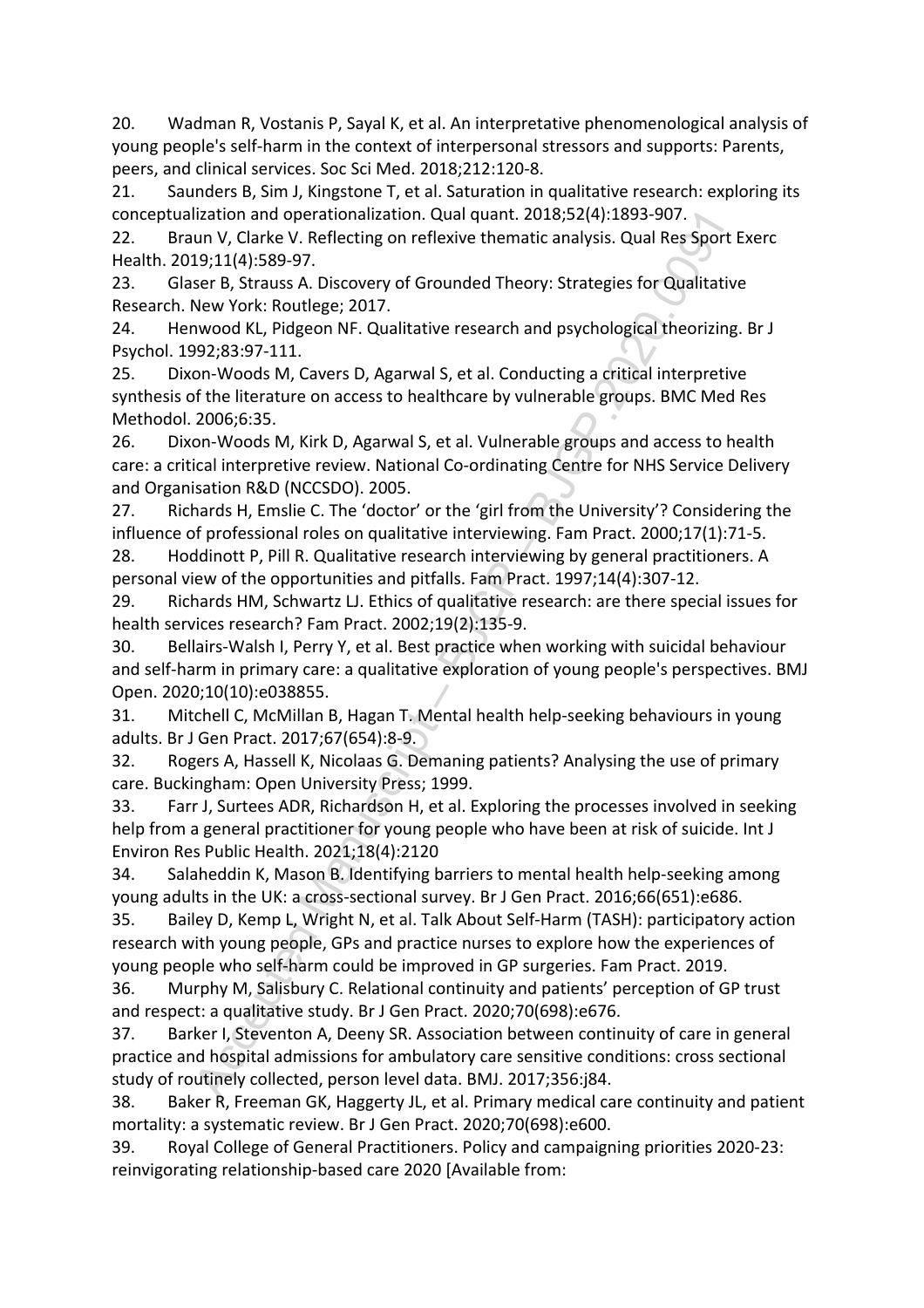<https://www.rcgp.org.uk/policy/policy-and-campaigning-priorities-2020-23.aspx>.] {Accessed 2 February 2021}

40. National Health Service. The NHS Long Term Plan. 2019. {Accessed 2 February 2021}

41. Samaritans. Pushed from pillar to post: improving the availability and quality of support after self-harm in England. 2020. {Accessed 2 February 2021}

42. Greenhalgh T. Future-proofing relationship-based care: a priority for general practice. Br J Gen Pract. 2014;64(628):580.

43. Rudebeck CE. Relationship based care – how general practice developed and why it is undermined within contemporary healthcare systems. Scand J Prim Health Care. 2019;37(3):335-44.

Accepted Manuscript – Reported Manuscript – Reported Manuscript – Reported Manuscript – Reported Manuscript – Reported Manuscript – Reported Manuscript – Reported Manuscript – Reported Manuscript – Reported Manuscript – Re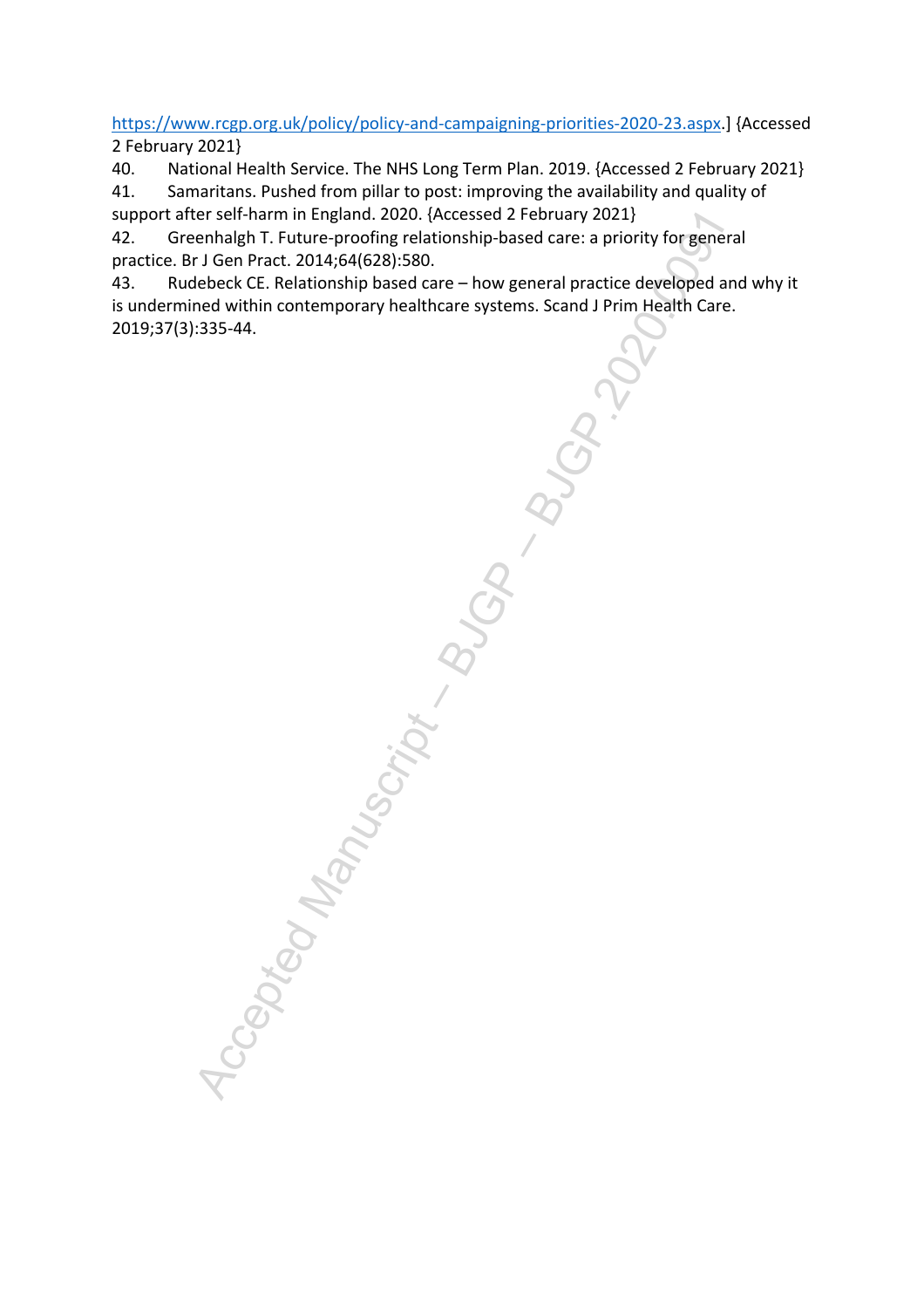| <b>Gender</b>  | Age (years)  | <b>Education status</b> | <b>Self-identified</b><br>ethnicity |
|----------------|--------------|-------------------------|-------------------------------------|
| $\overline{F}$ | 24           | PG                      | Not disclosed                       |
| $\overline{F}$ | 24           | PG                      | White British                       |
| ${\bf F}$      | 21           | UG                      | White British                       |
| ${\bf F}$      | 23           | PG                      | Mixed                               |
| $\overline{F}$ | 22           | PG                      | White British                       |
| ${\bf F}$      | 23           | UG                      | Mixed                               |
| $\mathbf{F}$   | 25           | PG                      | White British                       |
| $\overline{F}$ | 25           | $\mathbf{P}\mathbf{G}$  | Asian British                       |
| Transgender M  | 21           | In college              | White British                       |
| ${\bf F}$      | 19           | UG                      | White American                      |
| ${\bf F}$      | 22           | PG                      | White British                       |
| ${\bf F}$      | 19           | UG                      | Mixed                               |
| ${\bf F}$      | 19           | UG                      | White British                       |
|                |              | $\hat{C}$               |                                     |
|                | Accepted May |                         |                                     |

**Table 1.** Participant demographic characteristics